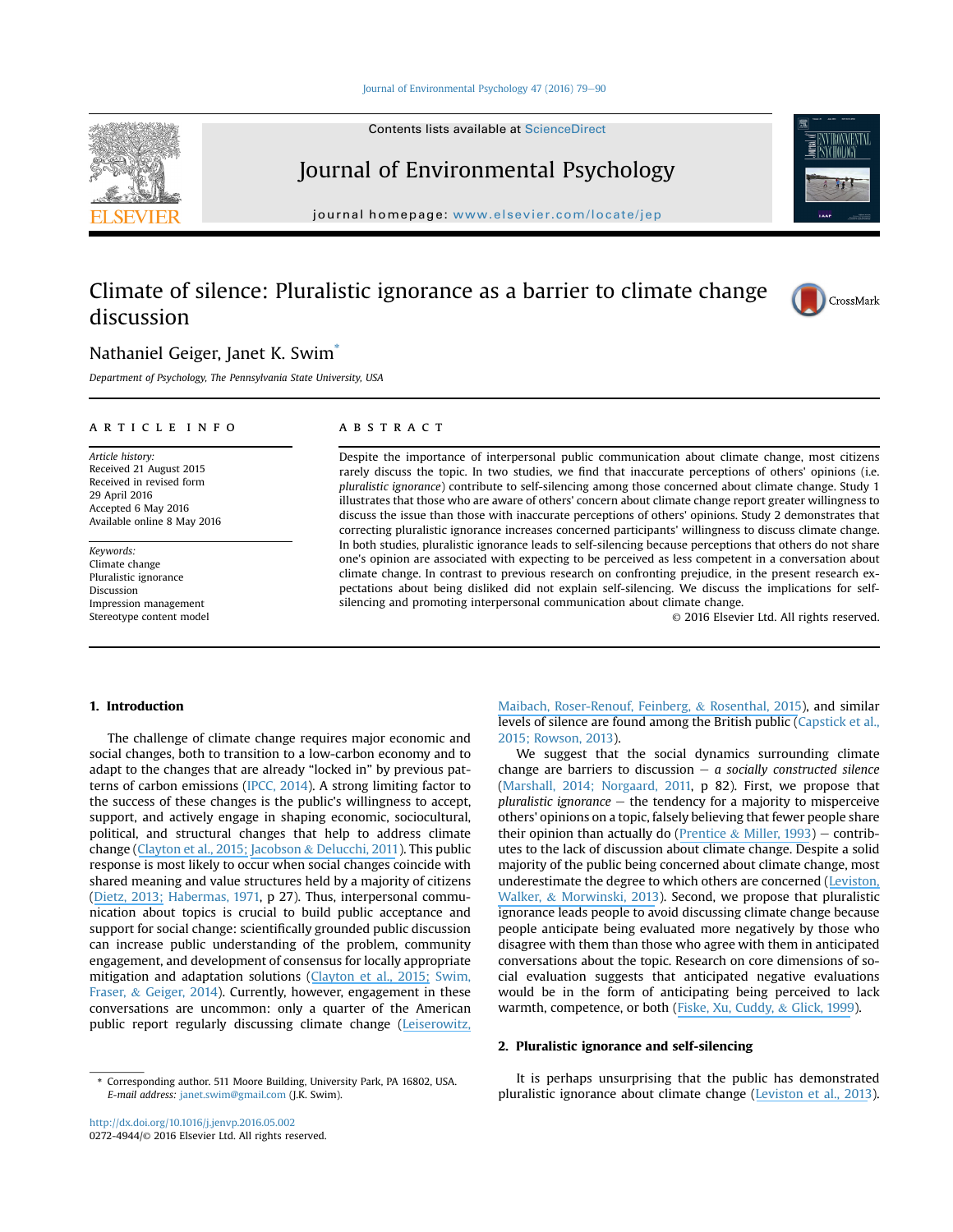Pluralistic ignorance has been demonstrated across many topics: support for racial segregation in the 1970s (most white Americans supported desegregation but believed that most others supported segregation; O'Gorman & Garry, 1976), norms of alcohol consumption (university students believed that norms of alcohol consumption were excessive but perceived that most others supported them; Prentice  $&$  Miller, 1993), opinions on foreign policy (most Americans support multilateral foreign policy but perceive that most other Americans support unilateral foreign policy; Todorov & Mandisodza, 2004) and comfort with "hooking up" (students estimated that others felt more comfortable engaging in uncommitted sexual activity than they did; Lambert, Kahn,  $\&$ Apple, 2003). Pluralistic ignorance could in part be due to the lack of regular conversations about climate change (Leiserowitz et al., 2015), which could lead to individuals having little insight into others' internal beliefs. Interestingly, pluralistic ignorance on climate change has even been found among climate scientists who underestimate concern among other scientific experts (Lewandowsky, Oreskes, Risbey, Newell, & Smithson, 2015).

Pluralistic ignorance can have significant consequences for effectively addressing social issues. Pluralistic ignorance is associated with attitude change shifting toward the perceived norm (Leviston et al., 2013; Prentice & Miller, 1993); behavioral conformity to the perceived norm (Prentice & Miller, 1993; Schroeder & Prentice, 1998), and relevant to the present study, reduced willingness to share one's opinion on a topic (Miller & McFarland, 1987; Rios & Chen, 2014; Taylor, 1982). Conversely, correcting pluralistic ignorance by providing information about the true beliefs of others can reverse these effects (Schroeder & Prentice, 1998).

The spiral of silence theory specifically addresses the impact of pluralistic ignorance on public discourse (Noelle-Neumann, 1993; Taylor, 1982). This theory proposes that individuals scan their social environment for information about others' opinions and that people are less willing to share their opinion when informational cues lead them to believe that they hold a minority view (vs. majority view), especially when the topic is perceived as controversial or morally charged (Noelle-Neumann, 1993). Silencing is proposed to be self-reinforcing: if many who hold a particular view believe that they are in the minority and remain silent, the silence leads others who share this view to believe that their opinion is uncommon and encourages them to also remain silent. Motivation to self-silence is also proposed to increase when individuals believe that their opinion is declining in public popularity (Taylor, 1982).

The premises derived from pluralistic ignorance and spiral of silence theory may explain why people are hesitant to discuss climate change. The principles outlined in spiral of silence theory are purported to apply primarily to morally controversial or valueladen topics, such as abortion, support for addressing racial inequality, and political party preference in national elections (Moy, Domke, & Stamm, 2001; Noelle-Neumann, 1993). Climate change might appear to differ from these more commonly studied topics because climate change is a scientific topic supported by a solid body of evidence and an overwhelming consensus of scientific experts whom agree that human-caused climate change is occurring and presents a significant threat to global civilization (Cook et al., 2013, 2016; Oreskes, 2004). Yet, expression of opinions about climate change has taken on a cultural significance distinct from scientific understanding of the topic due to its politicization. About half of U.S. senators recently voted to publicly deny that "human activity significantly contributes to climate change" (Goldenberg, 2015), despite scientific consensus and only approximately 10% of Americans similarly dismissing the scientific evidence behind anthropogenic climate change (Leiserowitz et al., 2015). Further, many perceive the topic principally as a moral topic because of the potential negative impacts of unchecked

climate change (Markowitz, 2012). Another point of view, expressed by a vocal minority who question the scientific consensus, is that climate change is a conspiracy that is immorally being promoted as scientific fact by those who wish to promote a specific political agenda (Lewandowsky, Oberauer, & Gignac, 2013). In sum, it appears that climate change has culturally acquired a controversial, moral connotation in modern society, and thus we propose that the processes described in pluralistic ignorance and spiral of silence will also apply to climate change. Thus, we make the following prediction:

Hypothesis 1. Participants will be less willing to talk about climate change when they perceive that their opinions are in the minority (vs. the majority).

## 3. Impression management and self-silencing

Self-silencing may be a form of impression management. Individuals desire to be viewed in a positive light and sharing an unpopular opinion could result in others perceiving them negatively. Researchers have proposed that people self-silence because of fear of isolation (Noelle-Neumann, 1993), rejection (Bergsieker, Shelton, & Richeson, 2010), social retributions for violating cultural norms prescribing silence (Norgaard, 2011), embarrassment (Miller & McFarland, 1987), being dismissed as a "complainer" (Kaiser & Miller, 2001; Swim & Hyers, 1999), and being seen as ignorant (Salmon & Neuwirth, 1990).

The varied explanations for self-silencing listed in the above paragraph can be organized along two core dimensions of impressions: fears about being a) disliked or b) losing respect. Interpersonal evaluation research suggests that up to 90% of initial impressions of others can be organized along these two core dimensions, which directly reflect the core dimensions of social cognition: warmth (those perceived as low in warmth are disliked) and competence (those perceived as low in competence are not respected) (Abele & Wojciszke, 2007; Fiske et al., 1999). These two dimensions have been consistently described across various literature (Fiske, Cuddy, Glick, & Xu, 2002; Heider, 1958; Rosenberg, Nelson, & Vivekanathan, 1968; Singh, Ho, Tan, & Bell, 2007) and align with two basic impression management goals: the desire to have an audience think favorably about oneself and the desire to present one's ideal self to others (Bergsieker et al., 2010; Schlenker, 1975). Thus, warmth reflects being perceived as friendly and cooperative, while competence corresponds with being respected and achieving high social status (Fiske et al., 1999, 2002). Being perceived as either cold (i.e., confrontational and unlikeable) or incompetent (i.e., not respected and low status) are distinct grounds for anticipated social rejection, and thus people may alter their behavior in attempts to manage others' impressions of them on one or both of these dimensions (Holoien & Fiske, 2013).

### 3.1. Avoiding being disliked

The desire to avoid being disliked has been well established as a motive for self-silencing when one is a target of discrimination and prejudice. (Sechrist, Swim, & Stangor, 2004; Shelton & Stewart, 2004; Stangor et al., 2003; Swim & Hyers, 1999). This desire leads individuals to refrain from confronting discrimination despite their wishes to do so (e.g., Swim, Eyssell, Murdoch, & Ferguson, 2010) or despite what they expect they would do (Shelton & Stewart, 2004; Swim & Hyers, 1999; Woodzicka & LaFrance, 2001), particularly in the presence of others expected to not share one's own point of view (Swim & Hyers, 1999). Individuals faced with discrimination often perceive the possibility of confronting as impolite (Swim  $\&$ Hyers, 1999) and those who do confront are devalued as difficult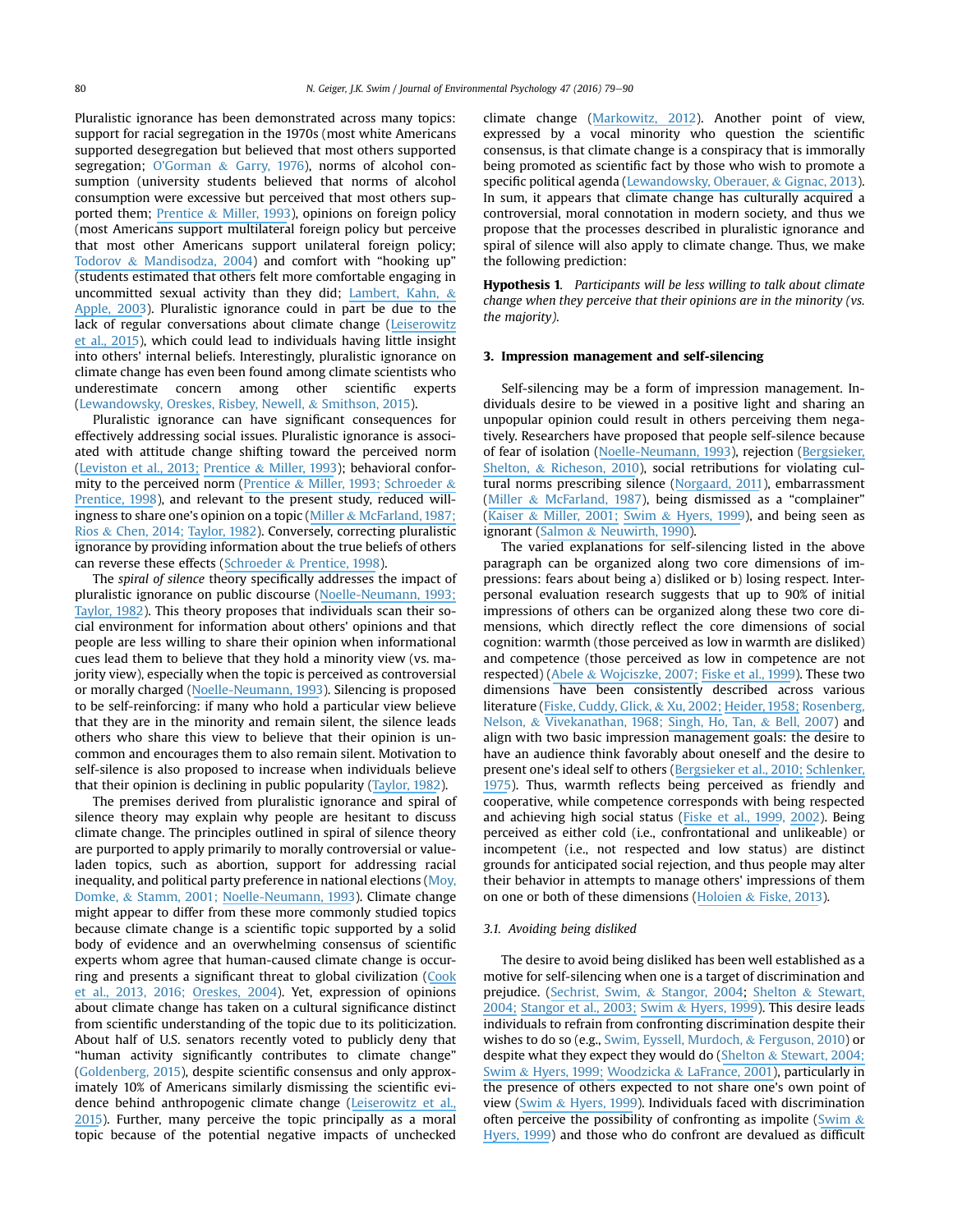to interact with and "complainers" (Kaiser & Miller, 2001). Consistent with the argument that individuals self-silence to avoid being disliked, women were less likely to assertively respond to sexist comments during a job interview when the desire to be liked was emphasized than when the desire to be respected was valued more highly (Mallett & Melchiori, 2014).

Fear of being disliked may also motivate suppression of opinions about climate change. Individuals may be concerned about being perceived as an "alarmist" or environmental activist if they were to express their concern about the topic, labels which carry potentially negative connotations of being disliked by others. Similar to those who confront discrimination, those who are "alarmed" about climate change are perceived as "whiny", "nagging", and "complainers" (Swim & Geiger, 2016b) and prototypic environmental activists are commonly stereotyped as "eccentric", "self-righteous," and "reactive" (Bashir, Lockwood, Chasteen, Nadolny, & Noyes, 2013), all traits associated with being seen as cold and disliked by others. These negative impressions are associated with reduced willingness to engage in climate change activism and to affiliate with environmental activists. Expectations about being disliked for speaking one's opinions may be accentuated in particular contexts; namely, when individuals anticipate that others do not share their views and thus believe that expressing their opinion would be confrontational within a given context (Noelle-Neumann, 1993). Based upon the above, we make the following prediction.

Hypothesis 2. Individuals' hesitation to discuss climate change in situations when they perceive their opinions are in the minority (vs. the majority) will be partly explained by expectations of appearing less warm in the conversation.

#### 3.2. Avoiding losing respect

Another motive for self-silencing is the concern that one would lose others' respect following a conversation about a topic. Expressing an unpopular opinion could result in appearing ignorant to others (Salmon  $&$  Neuwirth, 1990), and people may remain silent out of fear of embarrassing themselves when they believe that they are less knowledgeable about a topic than others (Miller  $\&$ McFarland, 1987). Yet, research suggests that confronting discrimination does not lead to the confronter being perceived as incompetent (i.e. losing respect; Stangor et al., 2003; Swim, Gervais, Pearson, & Stangor, 2009), and women more interested in being respected than liked were more likely to confront sexism during a job interview than other women (Mallett  $&$  Melchiori, 2014). This could suggest that concerns about losing respect are less central than concerns about being disliked when individuals consider whether to self-silence unpopular opinions.

However, in contrast to confronting discrimination, the degree to which an individual expects to be perceived as competent may affect willingness to engage in discussions about climate change. Since climate change is a scientific topic, expectations of appearing competent may be more salient than expectations of appearing warm since understanding of scientific topics maps onto the competence dimension, but not the warmth dimension, of social cognition (Fiske, Cuddy, & Glick, 2007). This proposition is supported by work examining informal scientific educators' concerns about incorporating climate change into their education curriculum (Swim & Fraser, 2013, 2014). The more concerned educators were about being able to competently communicate about climate change the more likely they were to avoid extensively communicating with visitors about this topic.

Given that even trained scientific educators express concern about being capable of communicating climate change, nonscientists may be even more likely to hold these concerns. Research

shows that most nonscientists have limited understanding of the scientific mechanisms of climate change (Leiserowitz, Smith, & Marlon, 2010; Swim et al., 2014), and thus may be concerned about appearing ignorant or incompetent when discussing this topic. Further, the expectation of appearing incompetent may be amplified when considering a discussion with an audience not expected to share one's views, partly because a dissenting audience may challenge the speaker or question their assumptions. Based upon the above analyses we make the following hypothesis:

**Hypothesis 3.** Individuals' hesitation to discuss climate change in situations when they perceive their opinions are in the minority (vs. the majority) will be partly explained by expectations of appearing less competent in the conversation.

#### 4. Present research

In two studies, we examine the effects of pluralistic ignorance on willingness to discuss climate change. We first conducted two pilot studies to verify that the pattern of pluralistic ignorance about climate change observed in Leviston et al. (2013) work would replicate in our target population. Next, in Study 1 we examine whether participants who do not themselves doubt the scientific view on climate change and hold inaccurate perceptions of others' opinions are less willing to discuss the topic than those who endorse similar views about climate change but hold accurate perceptions of others' opinions. In Study 2, we experimentally manipulate perceptions of others' opinions and examine the effects of correcting pluralistic ignorance on facilitating discussion relative to emphasizing the false perceptions of others' opinions. Study 2 participants include a full range of personal opinions about climate change ranging from those who are very concerned about climate change to those who consider themselves nonbelievers. In both studies, we examine whether expectations of being perceived as a) warm and/or b) competent explain the psychological process underlying these effects.

## 5. Pilot studies

Pilot testing with undergraduate students in introductory psychology courses (reflecting a range of students across the campus) were consistent with previous findings about pluralistic ignorance on climate change (Leviston et al., 2013). One pilot sample completed a screening instrument that has been used to categorize the public into different levels of concern about climate change (i.e., the Six Americas' questionnaire, Maibach, Leiserowitz, Roser-Renouf, & Mertz, 2011) and self-categorized into different levels of concern about climate change as assessed by the same screening instrument. Both methods indicated that a majority of students were on concerned side of the opinion spectrum: survey instrument ( $N = 365$ ): 7% Alarmed, 40% Concerned, 40% Cautious, 3% Disengaged, 8% Doubtful, 3% Dismissive; self-categorization  $(N = 368)$ : 8% Alarmed, 28% Concerned, 39% Cautious, 19% Disengaged, 3% Doubtful, 3% Dismissive. This pattern is similar to this age group in the American public (Leiserowitz et al., 2015) and in subsequent tests in the same participant pool (Geiger  $&$  Swim, 2014). Yet, despite this majority concern, in a second pilot test  $(N = 89)$ , only 30% of respondents accurately perceived that a majority of other students were concerned about climate change. The most common misperceptions were that: 1) most undergraduates were disengaged with the topic, 2) most undergraduates were doubtful about climate change, or 3) undergraduates' opinions were polarized.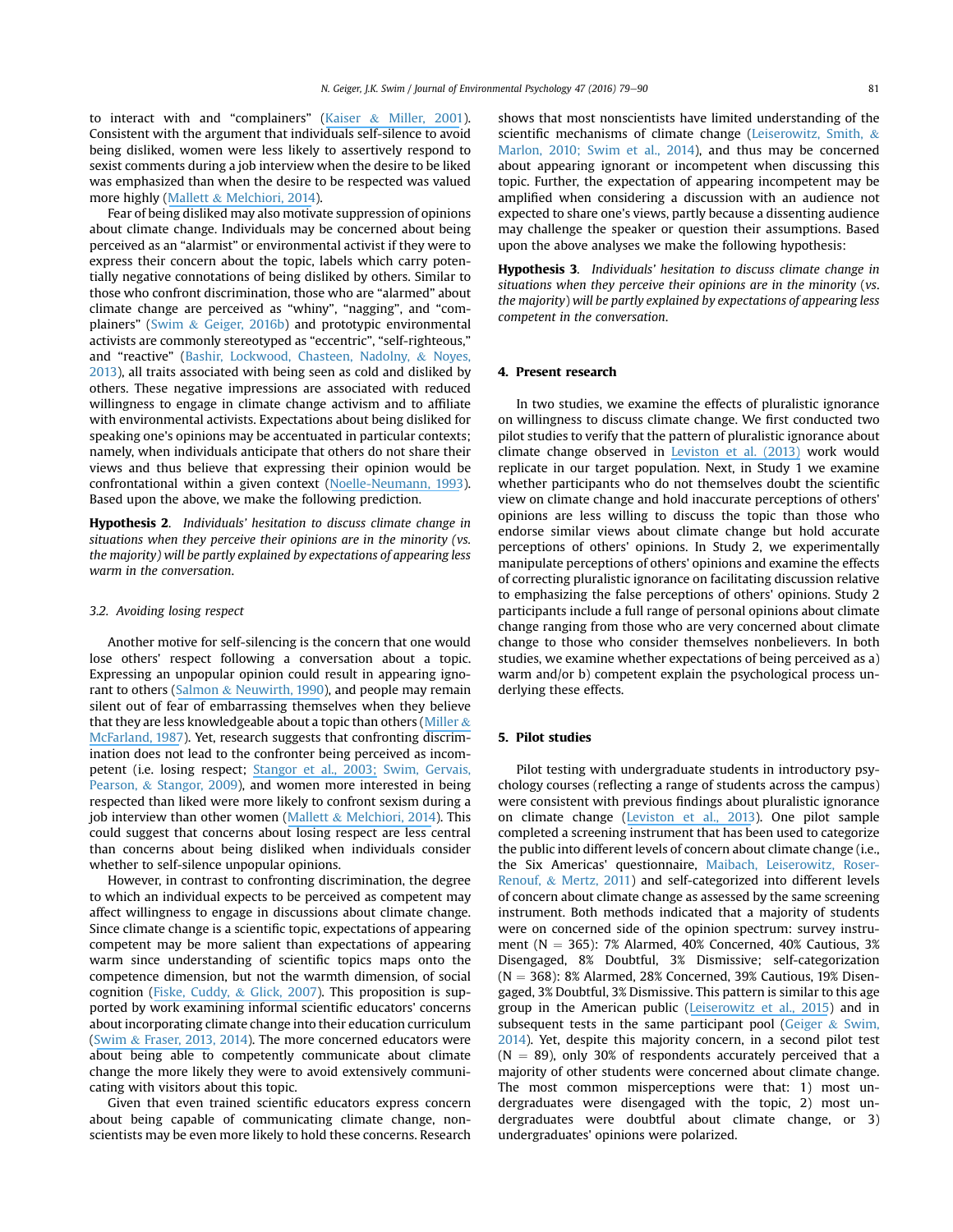## 6. Study 1

In Study 1, we examine whether pluralistic ignorance predicts silence on climate change among undergraduate college students who do not doubt the existence of climate change. In this study, we focus on the three most common misperceptions of other students' opinions identified in the pilot study above. Specifically, Study 1 tests whether those who had accurately perceived that most undergraduates were concerned about climate change in a prescreening would later be more willing to engage in a discussion about climate change than those who had endorsed one of three other types of inaccurate perceptions of others' opinions in the prescreening.

Previous research on pluralistic ignorance (Goode, Balzarini, & Smith, 2014; Larimer, 2010) and willingness to engage in discussion (Oshagan, 1996; Salmon & Kline, 1985) suggests that perceptions of others' behaviors and opinions can influence conformity only to the extent that the particular "others" referenced are perceived to be relevant to the individual in a given situation. Specifically, people are likely to modify their behavior or discussion based on the perceived opinions of those with whom they identify (Larimer, 2010; Neighbors et al., 2010) or the perceived opinions of those with whom they are speaking  $(Aizen \& Fishbein, 1977)$ , while those with whom they do not identify or a more distant reference group may be unlikely to induce conformity. To verify this proposition, we also assess perceptions of the American public's (a more abstract and distant reference group) opinion in the pre-screening. We anticipated that these perceptions would not be associated with later willingness to discuss climate change.

## 6.1. Methods

## 6.1.1. Participants

Respondents were recruited based on their answers in prescreening as part of a battery of measures submitted by several psychology labs in the university department distributed during the first two weeks of classes. A subset of the initial 1148 participants from the pre-screening were recruited based upon their opinions about climate change and their perception of other students' opinions about climate change (measures are described in sections 5.1.3.1 and 5.1.3.2) We did not recruit those who indicated that they were "Doubtful" or a "Nonbeliever" in order to study selfsilencing among those who hold the majority opinion. Perceptions of other students' opinions were used to select an adequate representation of the four categories of opinion perceptions which made up the primary predictor variable in the present study.

Respondents were 305 undergraduate students (124 males, 180 females, and one student who did not indicate gender) enrolled in introductory psychology classes at Pennsylvania State University. The average age was 20 (range  $18-48$ ), and most students (76%) identified as White, with the largest three ethnic minority groups being Asian (8%), Hispanic (6%), and Black (5%). Politically, more students were liberal (34%) than conservative (19%), with 36% describing themselves as moderate and 7% as libertarian.

## 6.1.2. Procedure

Approximately six weeks after completing pre-screening measures, participants were directed to an online survey. Participants were instructed to imagine the following scenario:

You are assigned a group class project in your Intro to English class at Penn State. You are in a group with 4 other people, and you decide to meet together in the library to work on this project. After a few productive hours of work, your group begins to get distracted. The topic of the weather comes up. You are thinking about bringing up how climate change may be affecting the current weather.

Participants then indicated their expectations about how they would be perceived if they initiated a discussion about climate change and their willingness to discuss climate change in this setting by answering the survey measures described below.

## 6.1.3. Pre-screening measures

6.1.3.1. Personal opinion about climate change. Respondents selfcategorized into one of six groups arranged in a continuum from most to least concerned about climate change (Very Concerned, Concerned, Cautious, Disengaged, Doubtful, and Nonbeliever). We used the terms "Very Concerned" and "Nonbeliever" instead of the original "Six Americas" category labels "Alarmed" and "Dismissive" (Leiserowitz et al., 2015) because of the potential pejorative nature of these labels. We provided descriptions of each group to participants based on prototypical descriptions given in the "Six Americas" report (Maibach, Leiserowitz, & Roser-Renouf, 2009, also see Geiger & Swim, 2014 for validity of self-categorization).

Similar to pilot data, most students who had completed the prescreening were more concerned than unconcerned (Very Concerned 11%, Concerned 27%, Cautious 27%, Disengaged 26%, Doubtful 6%, Nonbeliever 3%.).

6.1.3.2. Perceptions of others' opinions (proposed predictor). Respondents chose one of five graphs that they believed best represented the distribution of: a) fellow university undergraduates' and b) the American public's opinions about climate change (Fig. 1). The categories of concern depicted in the graphs were derived from the descriptions which respondents had previously read in order to describe their own opinions (section 5.1.3.1). The five graphs were designed to represent the following five options: 1) most are concerned (concerned model that most accurately represents the university student population; Option C); 2) most doubt climate change is occurring (doubtful model; Option D), 3) most are in the middle of the distribution (disengaged model; Option B), 4) a bimodal distribution (polarized model; Option E) and 5) people are equally distributed across all six possibilities (rectangular model, Option A). Pilot testing indicated that respondents understood the meanings of the different graphs and suggested that Option A indicates uncertainty or lack of an ability to decide.

As noted above, we recruited participants to adequately represent participants who endorsed each of the four distributions assessed in the study. We did not recruit the respondents who chose the rectangular distribution because few endorsed this distribution in pilot testing and our predictions were about comparison among respondents who chose the other four distributions. We did not use responses on perceptions of the American public's opinions to guide participant recruitment. This resulted in the inclusion of a few participants who had selected the rectangular distribution for perceptions of the American public's opinions  $(n = 7)$ . These seven participants were removed from all analyses which involved this variable.

#### 6.1.4. Survey measures

The survey measures were assessed six weeks after the prescreening measures detailed above.

6.1.4.1. Anticipated evaluations by others (proposed mediators). Participants rated their expectations of being perceived as warm (friendly, fun, good-natured, likeable, nice;  $\alpha = 0.89$ ) and competent (competent, responsible, intelligent, level-headed, successful;  $\alpha = 0.76$ ) (each on a  $-2$  "Very Unlikely" to 2 "Very Likely" scale) if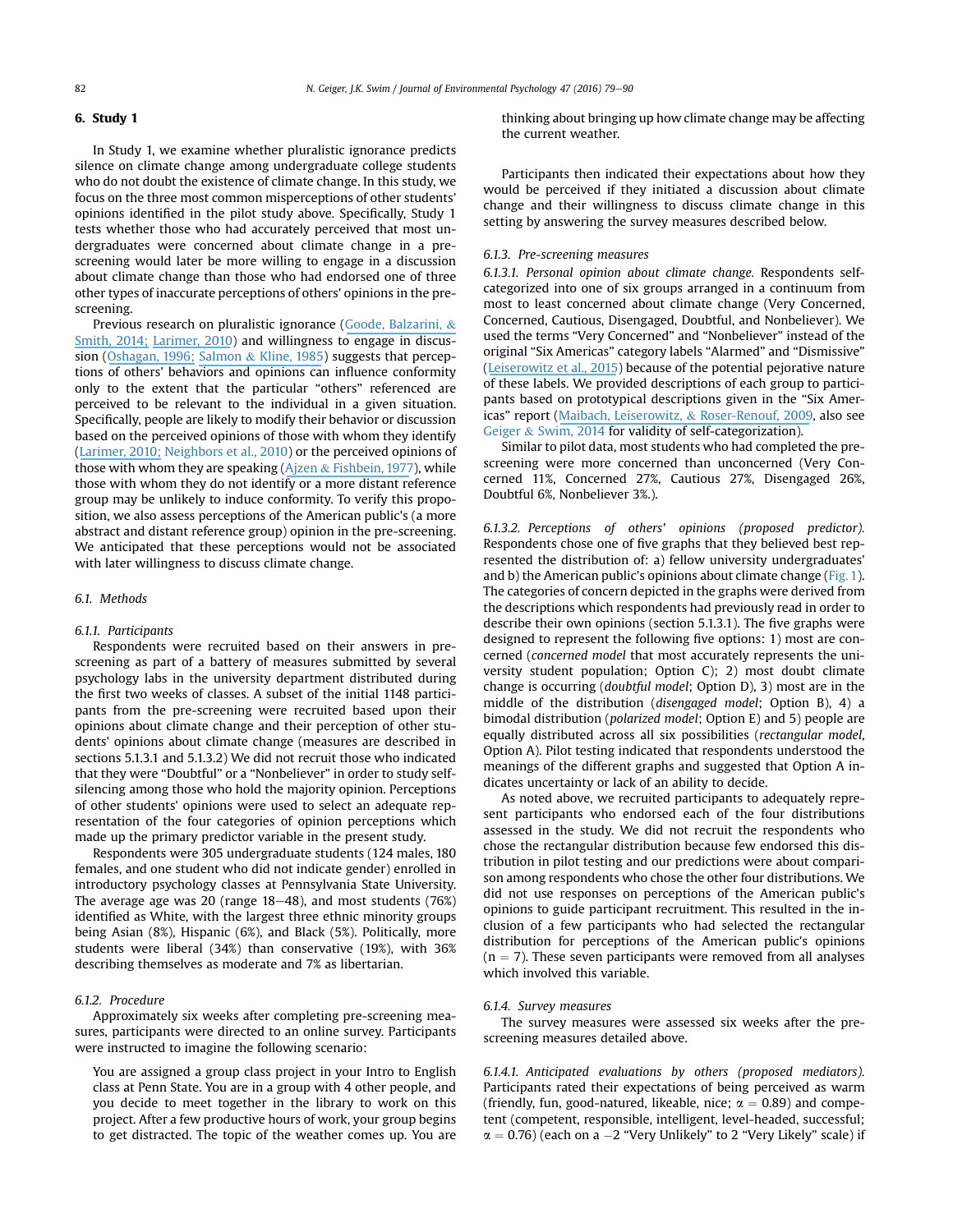N. Geiger, J.K. Swim / Journal of Environmental Psychology 47 (2016) 79-90 83



Fig. 1. Opinion distribution answer choices in Study 1. Those who chose Option A were not recruited to participate in the study.

they were to talk about climate change. We also assessed expectations of appearing as a complainer, an alarmist, and an environmentalist to analyze since expectations about being disliked (i.e., perceived as cold) might be grounded in expectations about being categorized in one or more of these groups. Similar to expectations of being perceived as warm (as presented below), results show null results for relationships between these variables and perceptions of others' opinions. Thus, to simplify presentation of results, we do not present analyses related to these variables.

6.1.4.2. Willingness to discuss climate change (proposed outcome). Following other research measuring willingness to discuss controversial topics (e.g. Noelle-Neumann, 1993; Scheufele, Shanahan, & Lee, 2001), respondents answered the question, "How likely would you be to discuss climate change in the above situation?"  $(-2$  "Very Unlikely" to 2 "Very Likely"). Responses were normally distributed (skewness  $= -0.23$ , kurtosis  $= -1.00$ ), suggesting that ordinary least squares (OLS) regression techniques would be appropriate for data analysis.

## 6.2. Results

## 6.2.1. Overview

We used one-way ANOVAs to test whether perceptions of a) other undergraduates' and b) the American public's opinions are related to i) willingness to discuss climate change and ii) anticipated evaluations by others. The independent variable corresponded to the four opinion distributions the respondent chose for the relevant target group. We next conducted mediation analyses to test whether anticipated evaluations mediated the relation between opinion perceptions and willingness to discuss climate change.

#### 6.2.2. Pluralistic ignorance and discussions

Perceptions about undergraduates' opinions were associated with willingness to discuss climate change,  $F(3, 301) = 2.96$ ,  $p = 0.03$ ,  $\eta^2 = .03$ .<sup>1</sup> Contrast tests compared those who accurately perceived that most undergraduates were concerned about climate change versus each of the other three possible inaccurate perceptions. As hypothesized, those who inaccurately perceived that most undergraduates were doubtful about climate change were significantly less willing to discuss climate change ( $M = -0.85$ , S.d.  $= 1.00$ ) than those who accurately perceived that most undergraduates were concerned ( $M = -0.23$ , S.d.  $= 1.15$ ),  $p = 0.004$ ,  $\eta_p^2 = 0.03$ . In contrast, those who inaccurately perceived that most undergraduates were disengaged ( $M = -0.40$ , S. $d = 1.11$ ), or polarized in their opinions ( $M = -0.44$ ,  $S.d = 1.24$ ), were not statistically less willing to discuss the topic than those with accurate opinions  $(ps > 0.25)$ , although the difference was in the expected direction.

We conducted a separate ANOVA to examine whether perceptions of the American public's opinions were related to willingness to discuss climate change. In contrast to the above findings with perceptions of undergraduates' opinions, perceptions of the American public's opinions were not related to willingness to talk about climate change,  $F(3, 294) = 0.37$ ,  $p = 0.77$ ,  $\eta^2 = 0.004$ .

## 6.2.3. Impression management

Perceptions of other undergraduates' opinions were associated with expectations about appearing competent,  $F(3, 300) = 4.31$ ,  $p = 0.005$ ,  $\eta^2 = 0.04$ , but not with expectations about appearing

 $1$  For this and all other analyses presented below, we examined whether results were moderated by participants' personal opinion about climate change. We found no significant interaction effects in any analyses, ps > 0.17, perhaps partly due to the restricted range of opinions among participants recruited to be in this sample.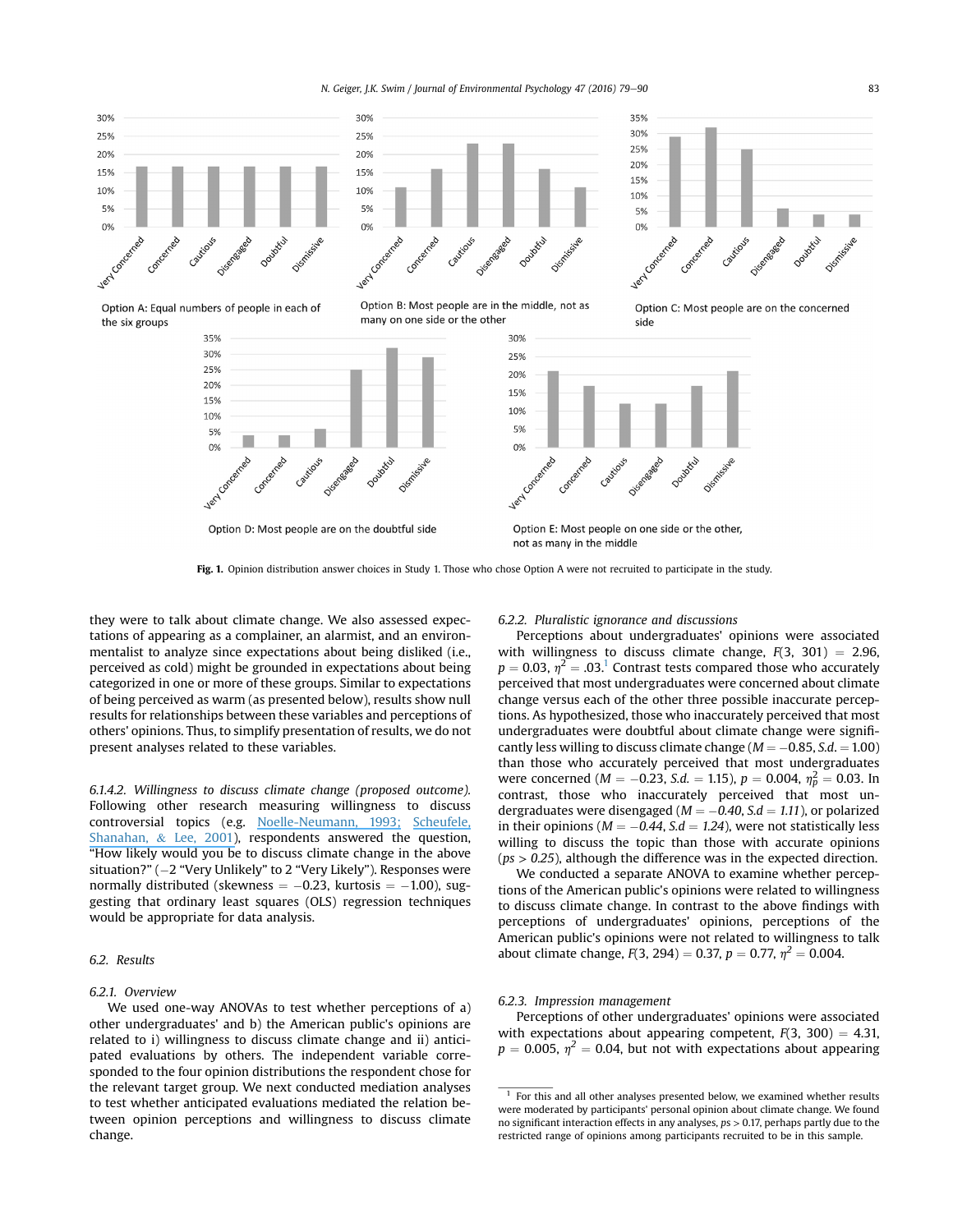warm,  $F(3, 300) = 1.65$ ,  $p = 0.18$ ,  $\eta^2 = 0.02$ . Contrast tests again compared those who accurately perceived that most undergraduates were concerned about climate change versus each of the other three possible inaccurate perceptions. As hypothesized, participants who believed that most undergraduates were doubtful about climate change expected to appear less competent ( $M = 0.46$ ,  $S.d. = 0.65$ ) than undergraduates who held more accurate perceptions (M = 0.81, S.d. = 0.52), p = 0.001,  $\eta_p^2$  = 0.04. Undergraduates who held the more accurate perception also perceived that others would perceive them as more competent than those who believed others were disengaged (M = 0.60, S.d = 0.54),  $p =$  0.01,  $\eta_p^2 =$  0.02, but not more than undergraduates who believed others were mostly polarized, ( $M = 0.69$ , S.d.  $= 0.53$ ),  $p = 0.16$ .

We conducted separate ANOVAs to examine whether perceptions of the American public's opinions were related to expectations of appearing warm or competent. In contrast to perceptions of other undergraduates' opinions, perceptions of the American public's opinions were not related to expectations of appearing competent,  $F(3, 294) = 2.02$ ,  $p = 0.11$ ,  $\eta^2 = 0.02$ , or expectations of appearing warm,  $F(3, 294) = 0.09$ ,  $p = 0.97$ ,  $\eta^2 = .001$ .

## 6.2.4. Mediation analyses

We used PROCESS with 5000 bootstraps to conduct a regression-based parallel mediation analysis (Hayes, 2013, Model 4) testing whether the observed difference between those who believed other students were concerned and those who believed other students were doubtful was explained by perceptions of appearing warm or competent. We created the following dummy code based on participants' perceptions of other students to test this relationship: concerned  $= 0$ , disinterested  $= 0$ , polarized  $= 0$ , doubtful  $= -1$  (entered as the independent variable) and included the following two other dummy coded variables as covariates in the mediation model to control for other possibilities examined in the ANOVA: a) concerned = 0, disinterested =  $-1$ , polarized = 0, doubtful  $= 0$  and b) concerned  $= 0$ , disinterested  $= 0$ , polarized  $= -1$ , doubtful  $= 0$  (see Cohen, Cohen, West, & Aiken, 2003). We entered a) perceptions of appearing warm and b) perceptions of appearing competent as parallel mediators and willingness to discuss climate change as the dependent variable. We omitted the variable corresponding to perceptions of the American public's opinions from these analyses because the prior analyses showed that this variable was unrelated to the other variables in the mediation analysis.

As shown in Fig. 2, those who believed most other students doubted climate change were less willing to discuss the topic than those who believed most other students were concerned because the former expected to be perceived as less competent in a discussion than did the latter, indirect effect  $= 0.09$ , SE  $= 0.06$ , 95% CI [0.01, 0.25], while expectations of appearing warm did not play a role in this process, indirect effect  $= 0.01$ , SE  $= 0.03$ , 95% CI  $[-0.02,$ 0.11].

#### 6.3. Discussion

Among students who do not doubt climate change, those who endorse the misperception that most others doubt climate change were less likely to engage in discussions about climate change than those who held accurate perceptions of others' opinions. In contrast, those who held other types of inaccurate perceptions--that others are disengaged or polarized-were not significantly less willing to discuss climate change than those who held the accurate perception. The lack of statistical significance in differences between these two groups and those who believed others were concerned prevented us from making any conclusions about differences among these three groups. However, examining the mean values for each of the four groups leads to the speculation that the effect on perceptions of others' opinions on self-silencing is a matter of degree: the more an individual's perception diverges from the reality that others share their concern about climate change, the more hesitant they may be to speak up. Future research could consider assessing perceptions of others' opinions as a continuous variable to examine whether the relationship between perceptions of others' opinions and self-silencing best fits a linear pattern or if there is a certain tipping point upon which individuals become more likely to self-silence.

Results also show that the reason that those who believe that most others doubt climate change are less willing to discuss the topic than those who accurately perceive others' opinions is



Fig. 2. Expectations of appearing competent and warm as mediators of the effects between the perceived opinions of others and willingness to discuss climate change in Study 1. Higher values on Perceived Opinions of Others indicate more accurate perceptions of others' opinions. See text for a full description of how these variables were entered into the model. \*\*\* $p < 0.001$ ; \*\* $p < 0.01$ ; \* $p < 0.05$ ; +  $p = 0.056$ .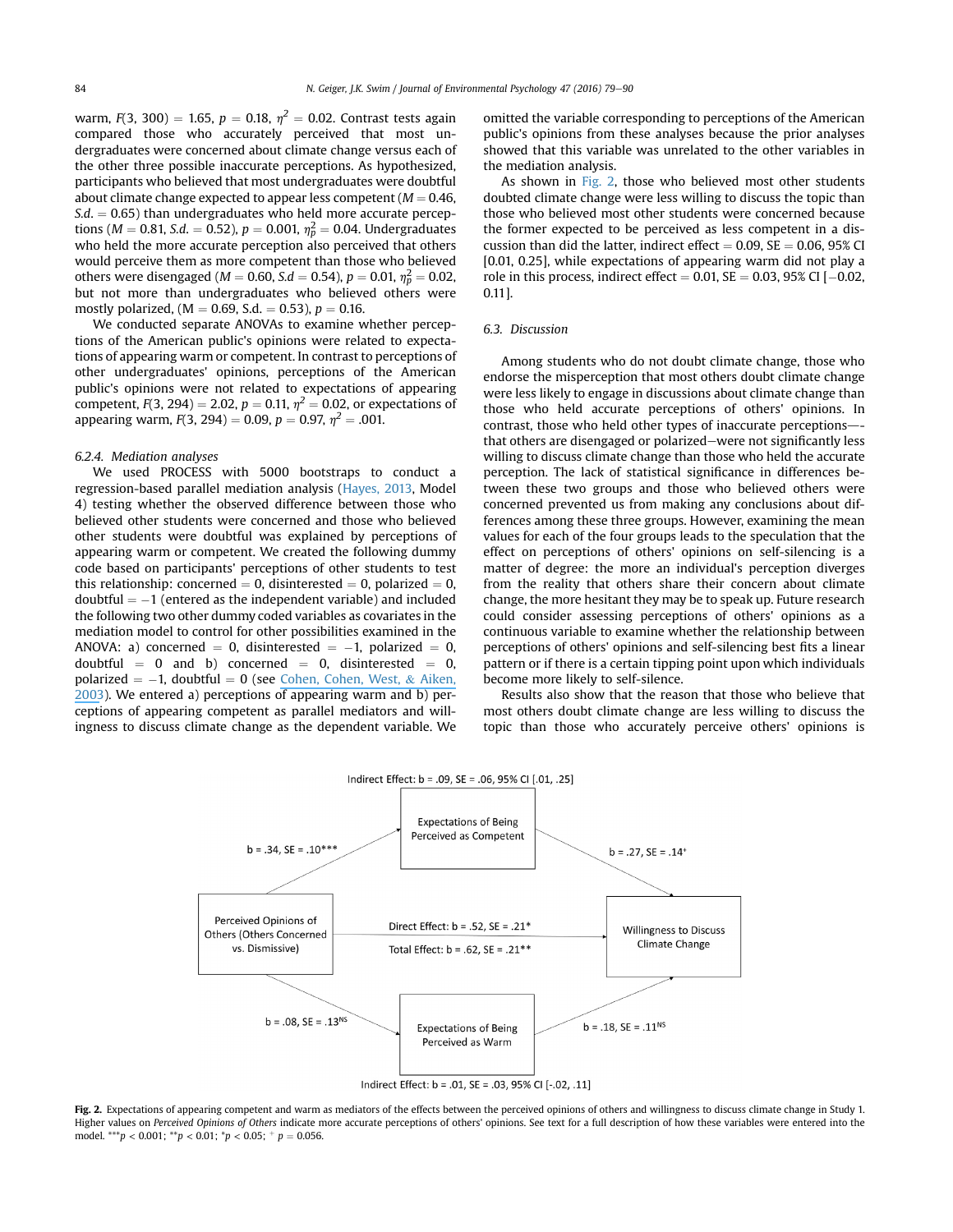because the former expect to lose respect (appear less competent) in a discussion, and not because they expect to be disliked (perceived as less warm). This suggests that many individuals are uncomfortable engaging in discussions about climate change with a dissenting audience because they believe that they do not have the ability to do so, rather than being concerned about appearing socially deviant or hostile.

## 7. Study 2

Study 2 tested whether experimentally manipulating perceptions of others' opinions would affect willingness to discuss climate change. Most published research on pluralistic ignorance is correlational; to our knowledge, only one study has experimentally manipulated perceptions of others' opinions (opinions about drinking behavior; Schroeder & Prentice, 1998). Similarly, although research on the spiral of silence links perceptions of others' opinions to willingness to speak out on topics (Glynn & Huge, 2014; Noelle-Neumann, 1993), to our knowledge only one publication has experimentally manipulated perceptions of others' opinions to verify that these perceptions exert a direct causal influence on willingness to discuss topics (Rios & Chen, 2014). Other research, however, points to the effects of manipulating perceptions of others opinions on behaviors; for example, relative to information indicating that others are not prejudiced, information that indicates others are prejudiced increases participants' discriminatory behavior (Sechrist & Stangor, 2001). Thus, in Study 2, we extend this research by examining whether manipulating perceptions of other's opinions about climate change-thereby reinforcing or correcting pluralistic ignorance-influences willingness to discuss climate change. In addition, we reassess expectations of appearing warm and competent to test whether manipulating pluralistic ignorance affects willingness to discuss climate change via increasing expectations of being liked or respected by others.

We add two additional dimensions to the design of Study 2. First, we expand our sample to include people with a full range of beliefs about climate change, thereby including those who disagree with the scientific view on climate change as well as those who are concerned about climate change. We include the full range to test whether correcting inaccurate perceptions that few are concerned about climate change reduces willingness to discuss the topic among those who do not share the scientific view on climate change relative to exacerbating the incorrect perception that overestimates the extent to which others' share their doubts (Leviston et al., 2013). That is, we test whether the same information provides inverse effects for those who doubt versus those who are concerned about climate change. Those who doubt climate change may also harbor concerns about expressing their opinions about the topic because people also report negative impressions of this group consistent with low warmth (Swim & Geiger,  $2016b$ ) perceiving them as arrogant, aggressive, and dictatorial.

Second, we examined the effects of whether participants were led to believe that concern about climate change was increasing or decreasing. Spiral of Silence theory (Noelle-Neumann, 1993) and previous research (Petrič & Pinter, 2002; Taylor, 1982) suggest that perceptions of changing opinions affect willingness to discuss topics such that individuals may be more willing to discuss topics when they believe their opinion will become more popular in the future than when they think their opinion will become less popular in the future. Yet, to our knowledge, the causal relationship between these two variables has not been demonstrated in an experimental study. In Study 2, we test whether participants led to believe that their opinion about climate change is increasing report greater willingness to discuss the topic than those led to believe that their opinion about climate change is decreasing.

In addition to these added dimensions, we also altered a key aspect of the design from Study 1 to increase the external validity of our study: in contrast to the hypothetical situation used in Study 1, participants learned that they would actually speak about climate change in a classroom setting. This has been shown to enhance the validity of findings related to willingness to discuss a topic (Scheufele et al., 2001).

## 7.1. Methods

#### 7.1.1. Participants

Participants were 194 students recruited from Pennsylvania State University introductory psychology classes, made up of 105 males, 88 females, and one who did not indicate gender. Most students (73%) identified as White, with the largest three ethnic minority groups being Asian (10%), Black (6%), and Hispanic (6%). Politically, more students reported being liberal (33%) than conservative (22%), with 33% identifying as moderate and 9% as libertarian. Most students (74%) reported that at least one of their parents had a 4-year college degree or higher.

#### 7.1.2. Procedure

Participants reported to a classroom along with  $10-23$  others. They completed a brief survey assessing their personal concern about climate change and then answered the same question using an electronic clicker allegedly so that they could "get a feel for what the classroom thinks as a whole." The first independent variable in the 2(others' current opinions) x 2(changes in others' opinions over time) was introduced, as follows. The experimenter displayed a graph that allegedly showed the class clicker responses. However, participants were actually randomly assigned to view one of two previously created graphs that indicated that either: a) most others in the classroom were concerned about climate change, or b) most others in the classroom were unconcerned about climate change. To ensure that participants understood the graph's meaning, the experimenter explained the graph to the participants. The second independent variable was introduced through this description: the experimenter described the results as either indicating that concern was a) increasing or b) decreasing from previous years. All participants within a single timeslot were exposed to the same experimental condition.

After viewing the graph, participants were informed that they would separate into small groups and have a discussion about climate change. Before doing so, they completed a second survey, which assessed anticipated evaluations by others and willingness to participate in the discussion, as well as anticipatory affect measures which we analyzed for a different research project. After the survey, participants conducted a group discussion about climate change and completed additional surveys which we analyzed for the additional research project mentioned.

#### 7.1.3. Measures

7.1.3.1. Personal opinion about climate change. Participants selfcategorized into one of the groups presented in Study 1, with the modification that the Cautious option was not presented because the electronic clicker we used as a prop only had five buttons.

7.1.3.2. Anticipated evaluations by others. Using the same items as Study 1, participants rated their expectations of being perceived as warm ( $\alpha = 0.83$ ) and competent ( $\alpha = 0.75$ ) in the upcoming discussion about climate change. As in Study 1, we also assessed expectations of appearing as an environmentalist, an alarmist, and as a complainer. Again, results show null results for relationships between these variables and perceptions of others' opinions, so we do not present analyses related to these variables in the results to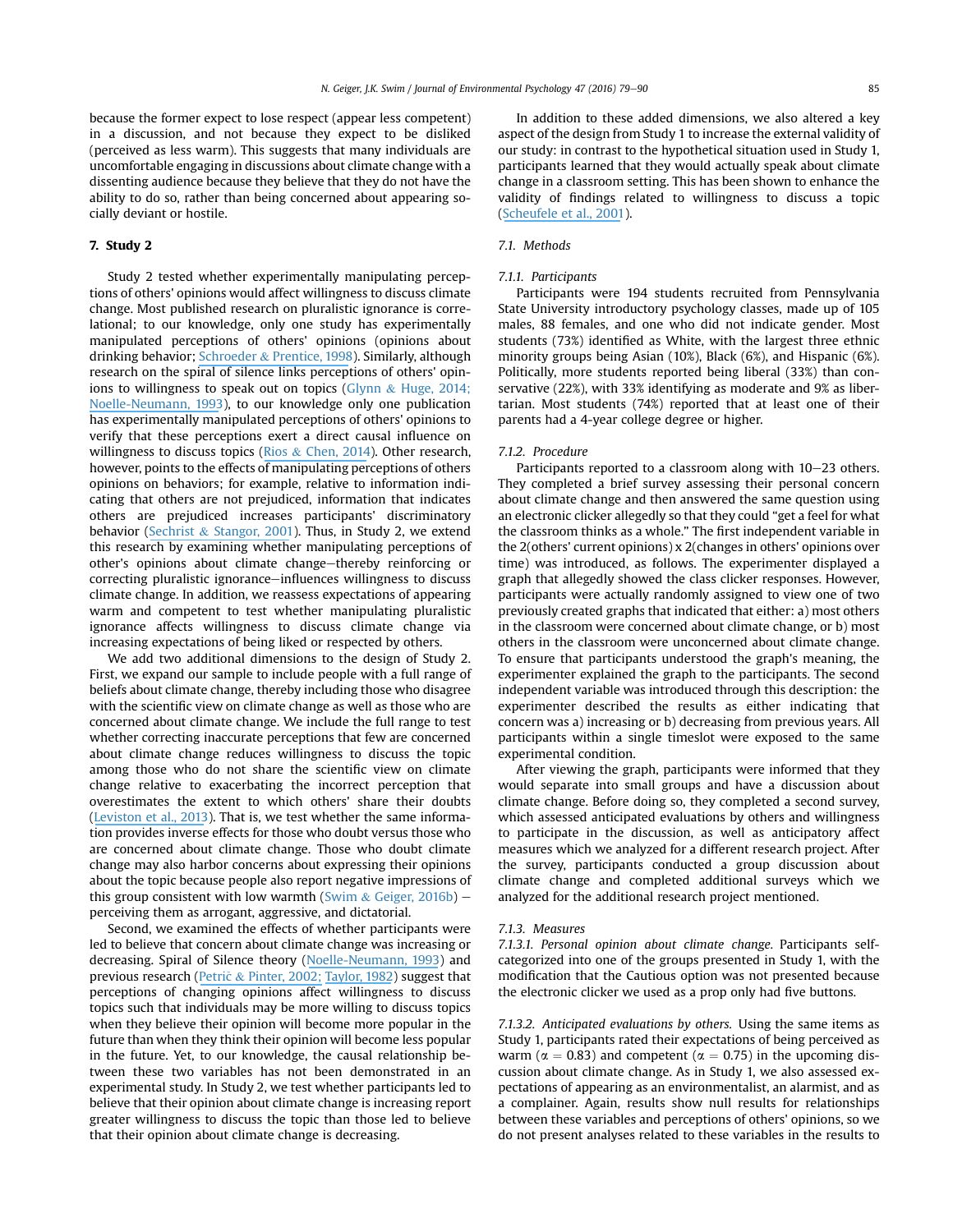#### Table 1

Effects of others' alleged opinions, changes in others alleged opinions over time, and participants' own opinions on dependent measures (Study 2).

| <b>Independent Variables</b>                                           | Willingness to discuss<br>climate change |           |            | Expectations of appearing<br>competent |           |                     | Expectations of appearing<br>warm |           |            |
|------------------------------------------------------------------------|------------------------------------------|-----------|------------|----------------------------------------|-----------|---------------------|-----------------------------------|-----------|------------|
|                                                                        | B                                        | <b>SE</b> | $\eta_{p}$ | B                                      | <b>SE</b> | $\eta_{\text{D}}^2$ | В                                 | <b>SE</b> | $\eta_{p}$ |
| Step 1                                                                 |                                          |           |            |                                        |           |                     |                                   |           |            |
| Others concerned (vs. unconcerned)                                     | 0.20                                     | 0.14      | 0.01       | 0.03                                   | 0.07      | 0.00                | 0.11                              | 0.08      | 0.01       |
| Concern increasing (vs. decreasing)                                    | 0.00                                     | 0.14      | 0.00       | $-0.04$                                | 0.07      | 0.00                | $-0.06$                           | 0.08      | 0.00       |
| Personal opinion (more concerned)                                      | $-0.06$                                  | 0.08      | 0.00       | 0.12                                   | 0.04      | $0.04**$            | 0.08                              | 0.05      | 0.01       |
| Step 2                                                                 |                                          |           |            |                                        |           |                     |                                   |           |            |
| Others concerned $\times$ personal opinion                             | 0.41                                     | 0.17      | $0.04*$    | 0.23                                   | 0.09      | $0.04*$             | 0.18                              | 0.10      | 0.02       |
| Concern increasing $\times$ personal opinion                           | $-0.11$                                  | 0.16      | 0.01       | $-0.03$                                | 0.09      | 0.00                | $-0.13$                           | 0.10      | 0.01       |
| Others concerned $\times$ concern increasing                           | 0.30                                     | 0.27      | 0.01       | $-0.10$                                | 0.15      | 0.00                | $-0.21$                           | 0.17      | 0.01       |
| Step 3                                                                 |                                          |           |            |                                        |           |                     |                                   |           |            |
| Others concerned $\times$ concern increasing $\times$ personal opinion | $-0.64$                                  | 0.33      | 0.02       | $-0.25$                                | 0.18      | 0.02                | $-0.05$                           | 0.20      | 0.00       |

 $*$  $p$  < 0.01;  $*$  $p$  < 0.05.

## simplify the presentation.

7.1.3.3. Willingness to discuss climate change. Similar to Study 1, Study 2 participants answered the question: "Please indicate your willingness to participate in the group discussion on climate change,"  $(-2$  "Very Hesitant" to 2 "Very Willing"). Again, this var-<br>iable was normally distributed (skewness  $= -0.34$ . iable was normally distributed (skewness kurtosis  $= -0.23$ ), suggesting that OLS regression techniques were appropriate for data analysis.

## 7.2. Results

#### 7.2.1. Overview

We first tested the hypotheses that the effects of both experimental manipulations would be moderated by personal opinions about climate change. We conducted a three-step hierarchical regression procedure (Cohen et al., 2003) to examine main effects and interactions, entering a) students' willingness to discuss climate change and b) anticipated evaluations by others were regressed on i) others' current alleged opinions, ii) whether participants were informed that concern was increasing or decreasing, and iii) personal opinions about climate change in Step 1, all twoway interactions in Step 2, and the three-way interaction (for exploratory purposes) in Step 3 (see Table 1). We next conducted a conditional mediation analysis to examine whether the mediation findings in Study 1 would replicate for those upon both ends of the opinion spectrum.

## 7.2.2. Pluralistic ignorance and discussions

The effect of others' alleged opinions about climate change on willingness to discuss climate change was moderated by participants' own concern about the topic,  $b = 0.41$ , SE = 0.16,  $p = 0.01$ (Table 1). As predicted, undergraduates were more willing to discuss the topic when they were led to believe others would share their opinion than when they were led to believe they would not (see Fig. 3). The effect of the manipulation was of similar magnitude (but of opposite direction) for participants of opposing opinions.

In contrast, students who were led to believe that concern was increasing (vs. decreasing) were no more willing to discuss climate change and this effect was not moderated by participants' own concern about the topic,  $ps > 0.10$ .

## 7.2.3. Impression management

The effect of others' alleged opinions about climate change on expectations of appearing competent was moderated by participants' own concern about the topic,  $b = .23$ ,  $SE = 0.09$ ,  $p = 0.01$ . As hypothesized, participants expected that others would perceive them as more competent in the discussion when they believed others shared their opinions (vs. did not share their opinions) (Fig. 3). In contrast, being led to believe that concern was increasing (vs. decreasing) did not influence expectations of appearing competent and this effect was not moderated by participants' concern about the topic,  $ps > 0.10$ .

The effect of others' alleged opinions about climate change on expectations of appearing warm was marginally moderated by participants' own concern about the topic,  $b = .18$ ,  $SE = 0.10$ ,  $p = 0.08<sup>2</sup>$  As before, students being led to believe that concern was increasing (vs. decreasing) did not predict expectations of appearing warm and this null relationship was not moderated by participants' concern about the topic,  $ps > 0.10$ .

#### 7.2.4. Mediation analyses

We conducted a conditional mediation analysis (Hayes, 2013, model 8 with 5000 bootstraps) to explore whether the interaction between others' alleged opinions and personal opinions on willingness to discuss climate change was mediated by expectations of appearing competent or warm. As shown in Fig. 4, expectations about appearing competent, but not expectations of appearing warm, mediated the relation between the interaction between undergraduates' opinions and of others' alleged opinions and willingness to discuss climate change. Spotlight analyses revealed that those who were concerned about climate change were more willing to discuss climate change when they were led to believe that others were concerned (vs. not concerned) because they believed they would be perceived as more competent when others shared their views, indirect effect  $b = 0.06$ ,  $SE = 0.05$ , 95% CI [0.004, 0.156]. In contrast, those who were doubtful about climate change were less willing to discuss climate change when they believed others were concerned (vs. not concerned) because they believed they would be perceived as less competent when others disagreed with their views, indirect effect  $b = -0.15$ ,  $SE = 0.10$ , 95% CI  $[-0.36, -.02]$ .

## 7.3. Discussion

Results replicate and extend Study 1 findings that concerned participants are less willing to discuss climate change when they believe others do not share their concern (vs. share their concern). Study 2 results extend this finding by revealing that this effect applies to those upon both ends of the opinion spectrum. Similarly,

 $2$  As anticipated, this trend was driven by participants expecting that others would perceive them as warmer when they believed that others shared their opinions (vs. did not share their opinions).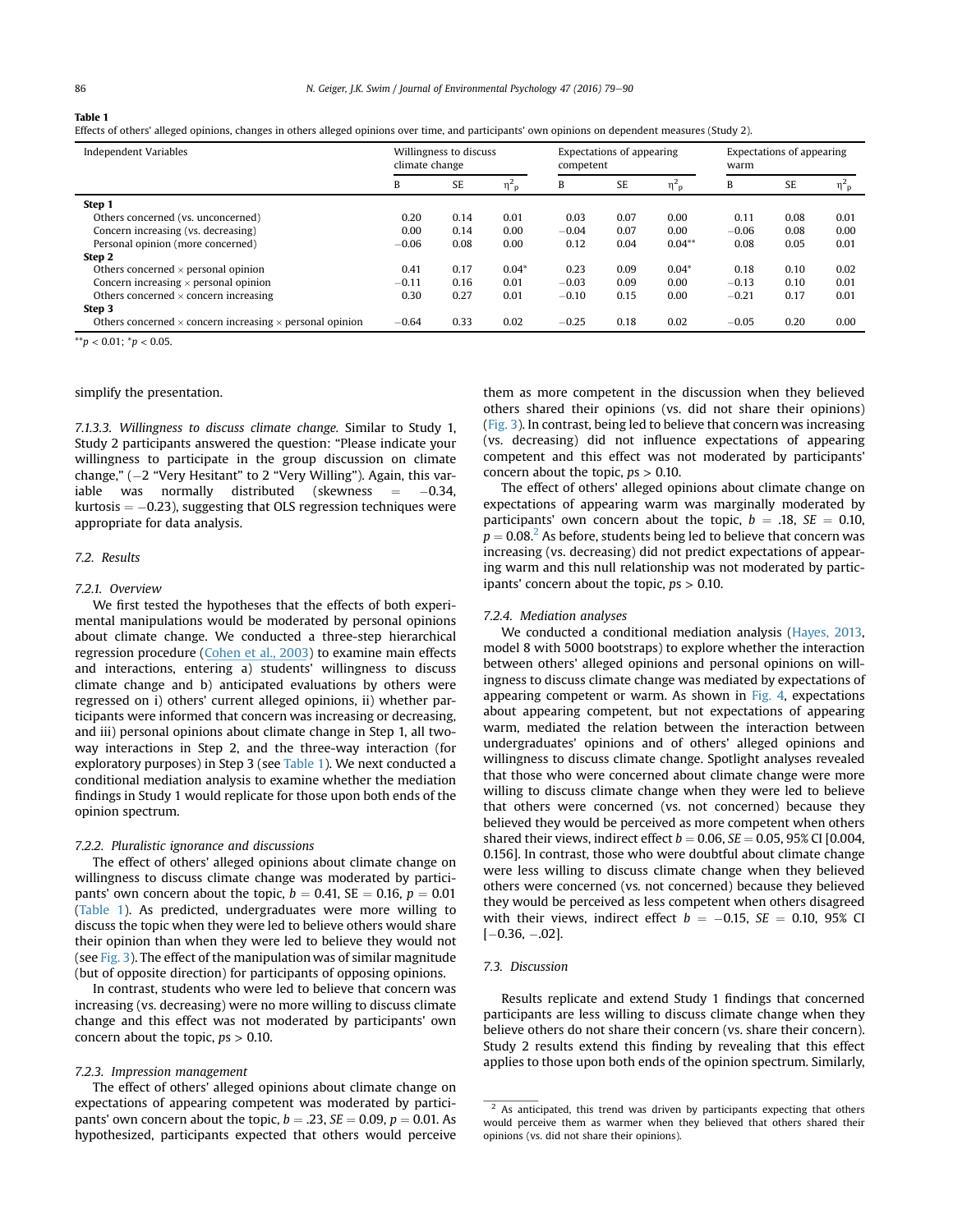



Fig. 3. Effect of perceived opinion climate on a) willingness to discuss climate change and b) expectations of being perceived as competent among participants with different personal opinions about climate change. (Study 2). Values, simple difference tests and standard error bars depicted in the figure were assessed using simple slopes analyses.

Study 2 results replicate and extend Study 1 findings that concerned participants self-silence because they expect to be perceived as less competent in a conversation about climate change

with those who disagree (vs. agree) with them. Study 2 reveals that this effect occurs for those upon both ends of the opinion spectrum. Study 2 further reveals that self-silencing among those concerned



Fig. 4. Expectations of appearing competent and warm as mediators of the effects between opinion congruence and willingness to discuss climate change in Study 2. Perceived Opinions of Others x Personal Opinion reflects the degree to which one's opinion is congruent with perceptions of others' opinions, with higher values reflecting higher perceived opinion congruence than lower values.  $^{**}p < 0.01$ ;  $^{*}p < 0.05$ .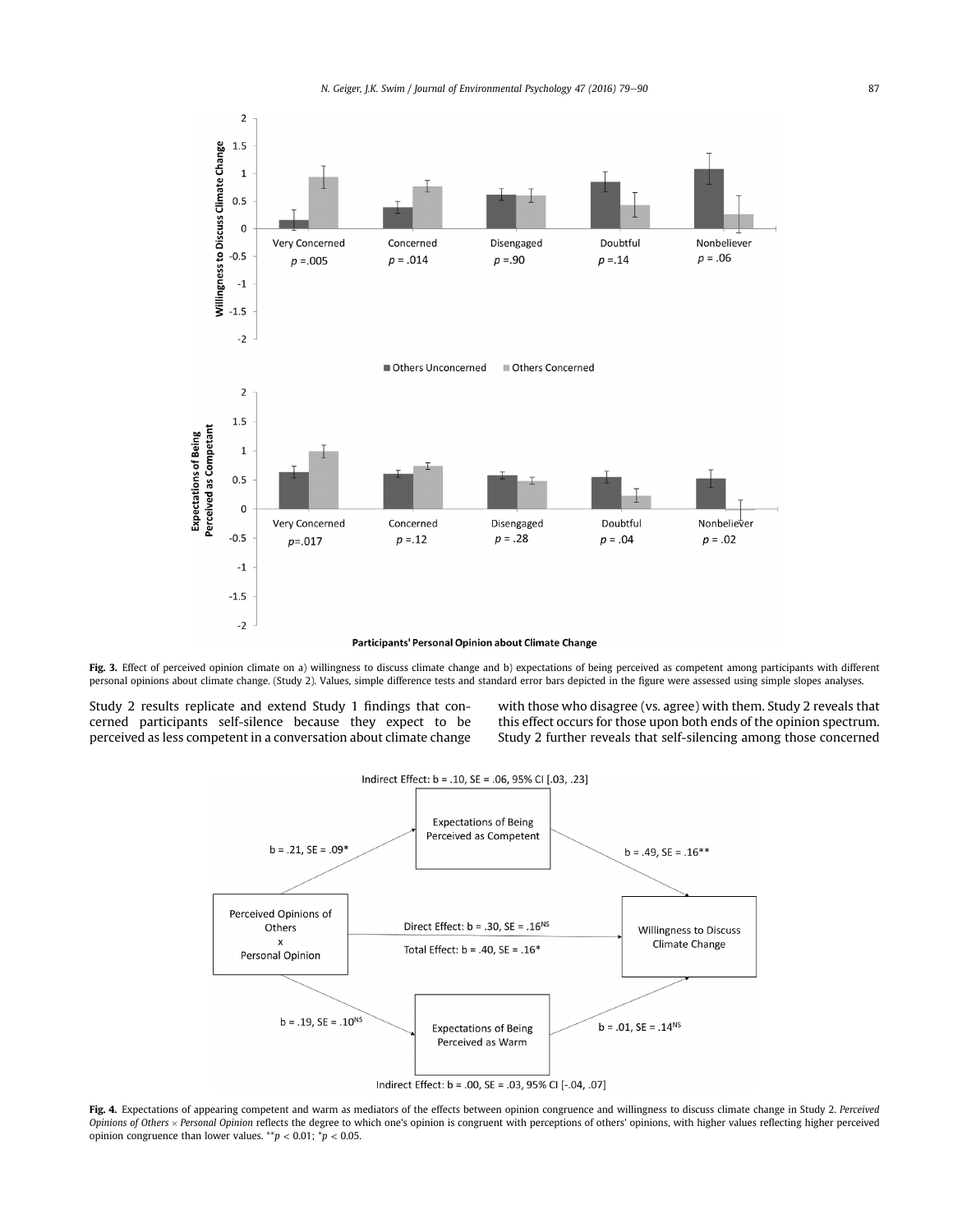about climate change can be countered by providing accurate information: those who hold the majority opinion are more willing to share their opinion when pluralistic ignorance is corrected (vs. exacerbated) by providing accurate information. In contrast, this accurate information is likely to silence the minority if they previously believed that their view was more common than it actually was.

In contrast to our predictions, there were no effects related to whether participants were led to believe concern was increasing (vs. decreasing). These results suggest that perceptions that others' opinions are changing to become more (vs. less) like one's own opinion do not appear to influence willingness to speak up. Instead, perceptions that others' current opinions differ from one's own reduce willingness to engage in discussion.

## 8. General discussion

The present research demonstrates the effects of pluralistic ignorance in promoting public silence on the socially relevant topic of climate change. Study 1 results reveal the costs of pluralistic ignorance on discussion about climate change among those who do not doubt the science. Survey respondents who did not themselves doubt climate change were less willing to discuss the topic when they inaccurately believed fellow students would not share their opinion than when they accurately perceived they were in the majority. Study 2 results show that when accurate portrayals of others' beliefs were presented, those who were concerned about climate change were more willing to discuss the topic relative to concerned individuals led to inaccurately believe that others would not share their views. Both studies show that the reason individuals are more willing to discuss climate change when they perceive that others agree than when they perceive that others disagree is because they expected to be respected more (i.e., appear more competent) by the former audience. In contrast, expectations of being liked (i.e., appearing warm) do not play a role facilitating discussion in either study.

Our findings have practical implications for those who seek to facilitate greater public engagement with climate change among the majority of the population that express concern about climate change. One way to promote discussion is to correct pluralistic ignorance, informing them that a majority of others share their concern. In contrast, correcting pluralistic ignorance is likely to reduce discussion among those who are not concerned about climate change. Thus, while the correction of pluralistic ignorance could increase participation by the silenced majority group it could decrease participation by those holding minority opinions if the minority opinion holders previously believed that they were in the majority, which may not be desirable to those interested in hearing what individuals who reject the scientific consensus believe.

Consistent with previous research (Larimer, 2010; Oshagan, 1996), our results suggest that correcting pluralistic ignorance may only be effective at facilitating discussion when the opinions of the audience with whom one will discuss the topic are made salient, rather than the opinions of the general American public. This points to a practical weakness of accurately informing individuals of others' opinions: given geographic and political polarization of climate change concern (Howe, Mildenbarger, Marlon & Leiserowitz, 2015), in some subgroups a majority of people are unconcerned about climate change. Thus, informing members of these subgroups that a majority of others are concerned about climate change may be unbelievable or may be disconfirmed if they talk about climate change within their subgroup. In these situations, it may be more effective to instead focus on decreasing expectations about losing respect from these audiences in a discussion, as we describe below.

## 8.1. Impression management and self-silencing

The present research indicates that impression management concerns about losing respect (appearing less competent), but not concerns about being disliked (appearing less warm), explain selfsilencing on the topic of climate change. These results differ from previous research on confronting prejudice which revealed the silencing effect of concerns about being disliked (e.g., Shelton  $\&$ Stewart, 2004; Swim & Hyers, 1999; Woodzicka & LaFrance, 2001). As we describe in the introduction, impression management concerns related to not being respected may play a role in self-silencing on climate change due to the scientific nature of the topic.

These impression management concerns suggest that improving individuals' confidence in their ability to talk about climate change (i.e., self-efficacy) could also counteract the negative effects of perceiving themselves to be in the minority by allowing individuals to overcome expectations of appearing incompetent. This idea is supported by correlational research suggesting that those with greater self-efficacy about their ability to discuss climate change discuss the topic more frequently (Swim et al., 2014) and experimental research showing that watching short videos about climate change which increase individuals' self-efficacy about their ability to contribute to conversations bolster willingness to engage in discussions about the topic (Geiger, Swim, & Fraser, 2016). Individuals could potentially increase their confidence about discussing climate change through learning about the mechanisms by which climate change is occurring (e.g., Ramney & Clark, 2016) or receiving information that most scientists agree that human caused climate change is occurring (e.g., Cook & Lewandowsky, 2016), possibilities which could be tested in future research. Confidence could also be obtained via observing others competently discuss climate change. These role models could decrease concerns about appearing incompetent because they could illustrate how to talk about climate change (Geiger et al., 2016). Observing high status individuals discuss climate change could be another potential buffer to expectations of appearing incompetent. Incorporating more high-status characters who discuss climate change into the media (e.g., Cameron, Weintraub, & Schwarzenegger, 2014; Cornwell, Bajger, & Higgins, 2015) or promoting greater public discussion among those holding positions of power (Corner, 2014) could encourage others to follow their lead. Last, altered social norms could encourage conversations about climate change if the norms promoted discussion about aspects of the topic that were more accessible to nonscientists, thus increasing individuals' selfefficacy about contributing to these conversations.

#### 8.2. Future directions

Future research might address alternate contexts in which expectations of being disliked following an interaction would play a role in silencing. In the present research, Study 1 involved a hypothetical situation and Study 2 involved a setting where participants did not anticipate repeated interactions with the audience in the future. Expectations of being disliked may play a greater role in self-silencing in situations where extended contact with others is expected. Contexts more similar to those found in the prejudice literature could also lead to increased salience of expectations of being disliked. For instance, in some contexts speaking up about climate change would require confronting another's environmentally harmful behavior. In this context, individuals may self-silence out of concern of being appearing hostile and unfriendly (i.e., cold). Individuals may also expect to be disliked or rejected from a group if speaking up required directly arguing with an in-group member who denies the existence of anthropogenic climate change.